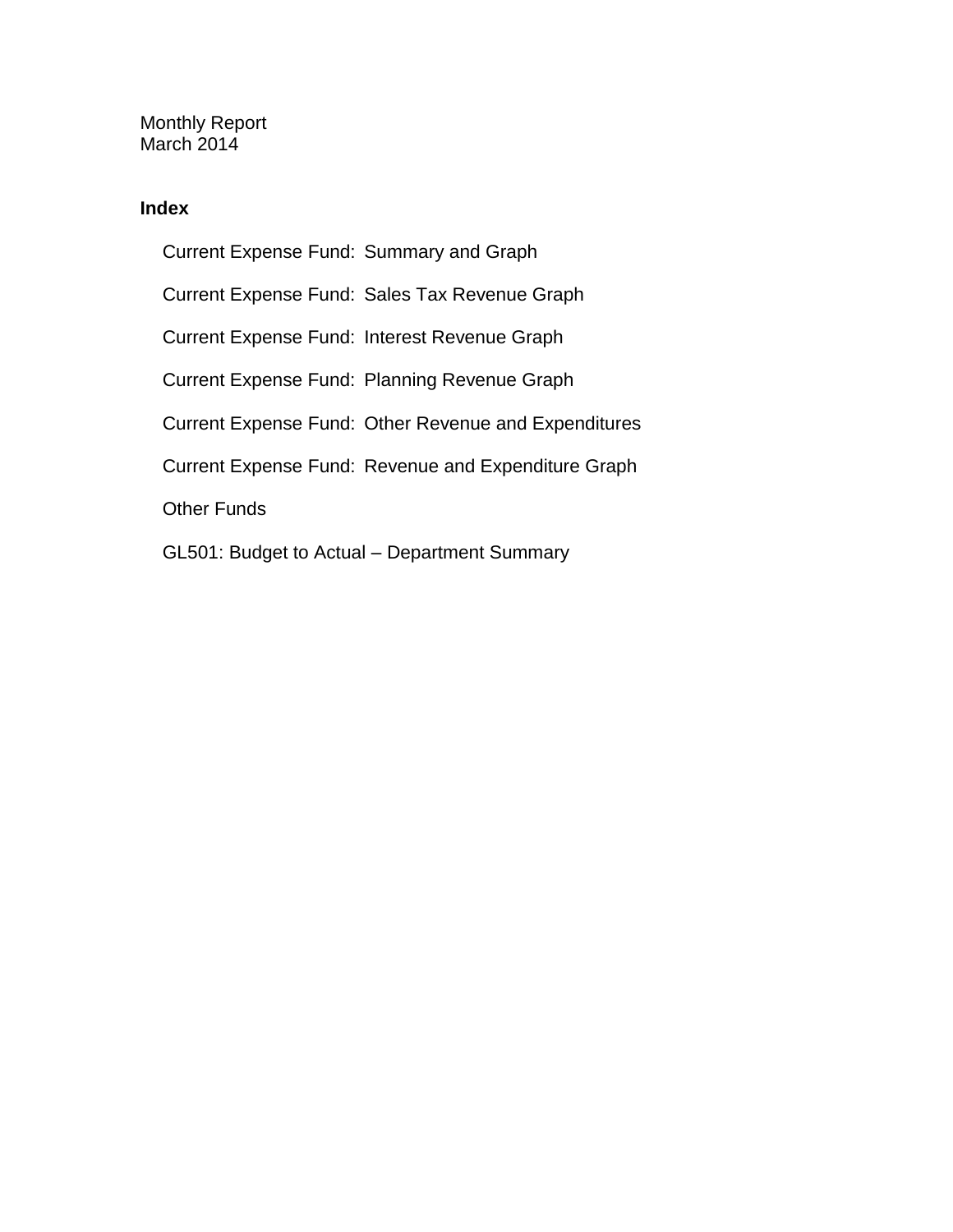#### Island County **Monthly Report / March 2014**

#### **CURRENT EXPENSE FUND Thousands (000's)**

|                            |                          | <b>Current Year</b>      |                                          |                       |                          | 2013                 |                                          |                      |                   | 2012                     |                                          |                       |
|----------------------------|--------------------------|--------------------------|------------------------------------------|-----------------------|--------------------------|----------------------|------------------------------------------|----------------------|-------------------|--------------------------|------------------------------------------|-----------------------|
|                            | Current<br>Actual        | <b>YTD</b><br>Actual     | <b>Budget</b><br>Net of Beg.<br>Fund Bal | % VS<br><b>Budget</b> | Current<br>Actual        | <b>YTD</b><br>Actual | <b>Budget</b><br>Net of Beg.<br>Fund Bal | %VS<br><b>Budget</b> | Current<br>Actual | <b>YTD</b><br>Actual     | <b>Budget</b><br>Net of Beg.<br>Fund Bal | % VS<br><b>Budget</b> |
| Revenue                    |                          |                          |                                          |                       |                          |                      |                                          |                      |                   |                          |                                          |                       |
| <b>Property Tax</b>        | 479                      | 612                      | 7,482                                    | 8%                    | 548                      | 632                  | 7,291                                    | 9%                   | 64                | 115                      | 7,182                                    | 2%                    |
| Sales Tax                  | 344                      | 1,176                    | 4,484                                    | 26%                   | 300                      | 1,038                | 4,052                                    | 26%                  | 292               | 1,018                    | 3,850                                    | 26%                   |
| Planning and Community     | 177                      | 408                      | 1,427                                    | 29%                   | 112                      | 308                  | 1,363                                    | 23%                  | 103               | 263                      | 1,556                                    | 17%                   |
| Interest - Investment      | 36                       | 133                      | 552                                      | 24%                   | 46                       | 126                  | 302                                      | 42%                  | 66                | 117                      | 255                                      | 46%                   |
| Other                      | 652                      | 2,085                    | 6,056                                    | 34%                   | 499                      | 1.882                | 5,427                                    | 35%                  | 427               | 1,237                    | 5,497                                    | 23%                   |
| Subtotal                   | 1,688                    | 4,414                    | 20,001                                   | 22%                   | 1,505                    | 3,986                | 18,435                                   | 22%                  | 952               | 2,750                    | 18,340                                   | 15%                   |
| Intergovernmental (Grants) | 85                       | 101                      | 945                                      | 11%                   | 39                       | 148                  | 981                                      | 15%                  | 98                | 156                      | 1,156                                    | 13%                   |
| Total                      | 1,773                    | 4,515                    | 20,946                                   | 22%                   | 1,544                    | 4,134                | 19,416                                   | 21%                  | 1,050             | 2,906                    | 19,496                                   | 15%                   |
| Interfund Transfers-In     | $\overline{\phantom{0}}$ | 2,646                    | 2,648                                    | 100%                  | $\blacksquare$           | 2,357                | 2,367                                    | 100%                 | $\blacksquare$    | 2,201                    | 2,225                                    | 99%                   |
| Use of Beg Fund Balance    | -                        | $\overline{\phantom{0}}$ | 1,147                                    | 0%                    | $\blacksquare$           | $\blacksquare$       | 1,219                                    | 0%                   | $\blacksquare$    | $\overline{\phantom{a}}$ | 130                                      | 0%                    |
| <b>Total Revenue</b>       | 1.773                    | 7,161                    | 24,741                                   | 29%                   | 1.544                    | 6.491                | 23,002                                   | 28%                  | 1.050             | 5,107                    | 21,851                                   | 23%                   |
| <b>Expenditures</b>        | 1,851                    | 5,206                    | 23,018                                   | 23%                   | 1,777                    | 5,137                | 21,823                                   | 24%                  | 1,721             | 5,102                    | 20,440                                   | 25%                   |
| Interfund Transfers-Out    | $\blacksquare$           | 1,723                    | 1,723                                    | 100%                  | $\overline{\phantom{a}}$ | 953                  | 1,179                                    | 81%                  | -                 | 1,052                    | 1,411                                    | 75%                   |
| <b>Total Expenditures</b>  | 1.851                    | 6,929                    | 24,741                                   | 28%                   | 1.777                    | 6,090                | 23,002                                   | 26%                  | 1.721             | 6,154                    | 21,851                                   | 28%                   |
| Net Current Expense        | (78)                     | 232                      | 0                                        |                       | (233)                    | 401                  | 0                                        |                      | (671)             | (1,047)                  | 0                                        |                       |

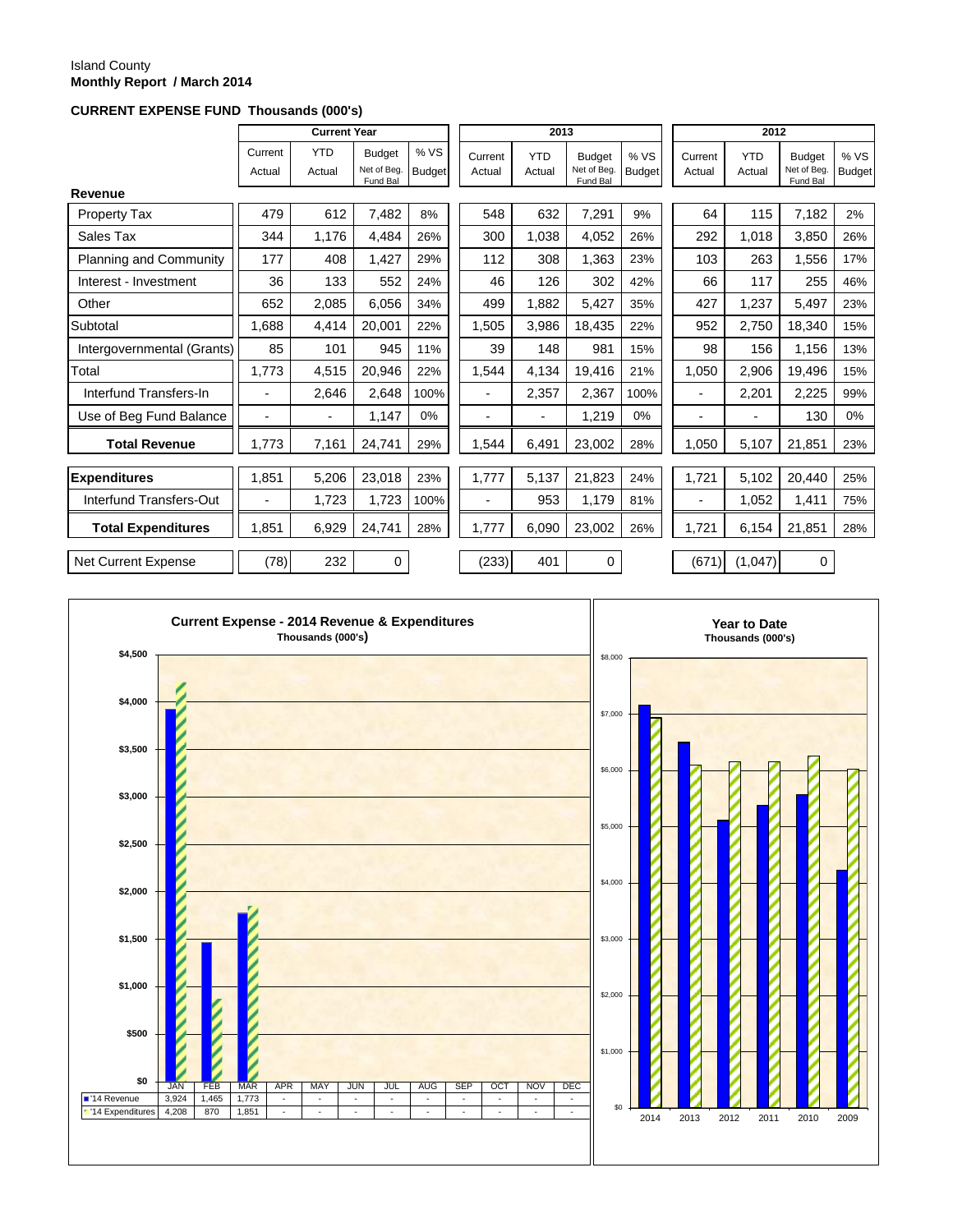#### **2014 Sales Tax Revenue - Current Expense Fund**



**Year to Date**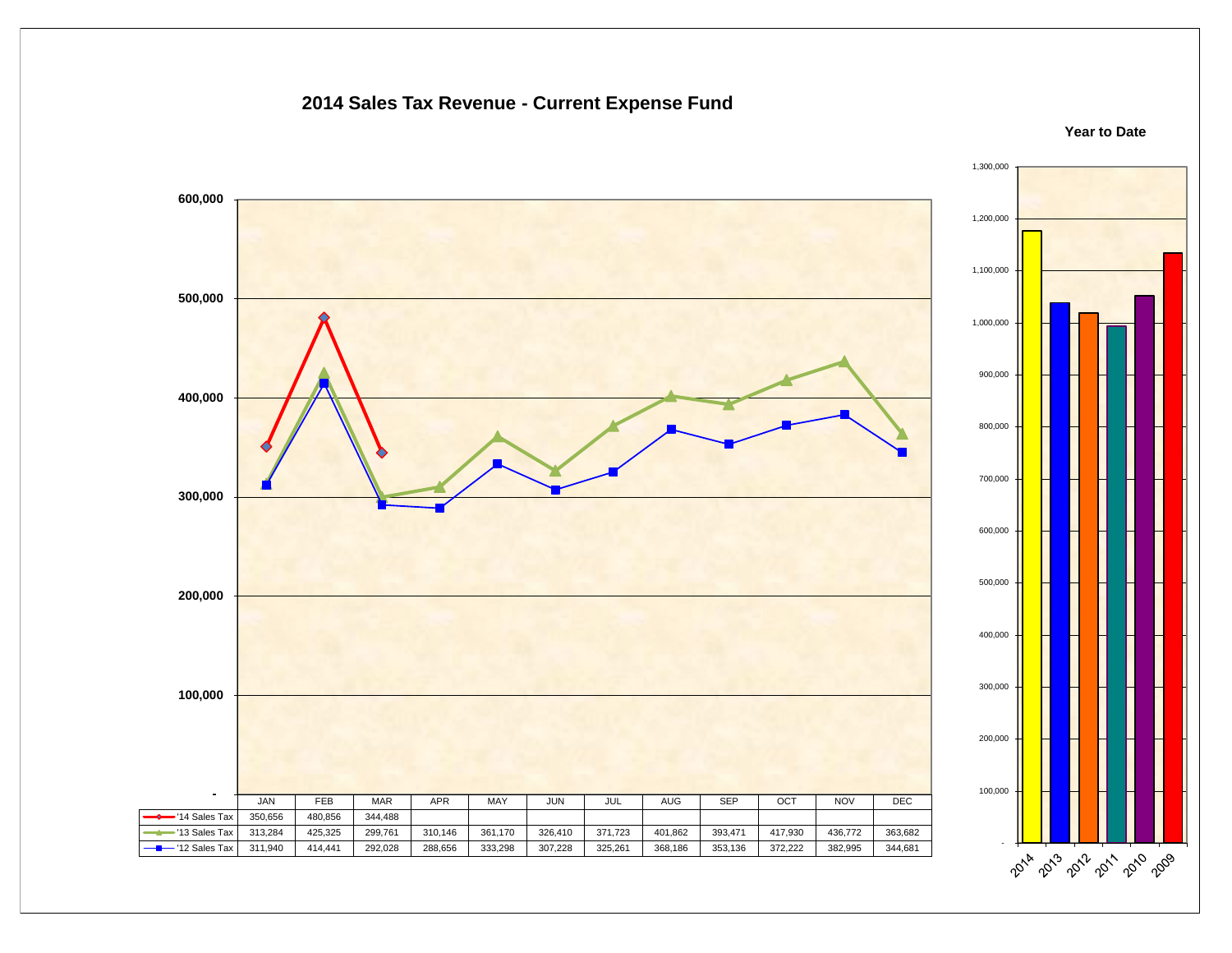



**Year to Date**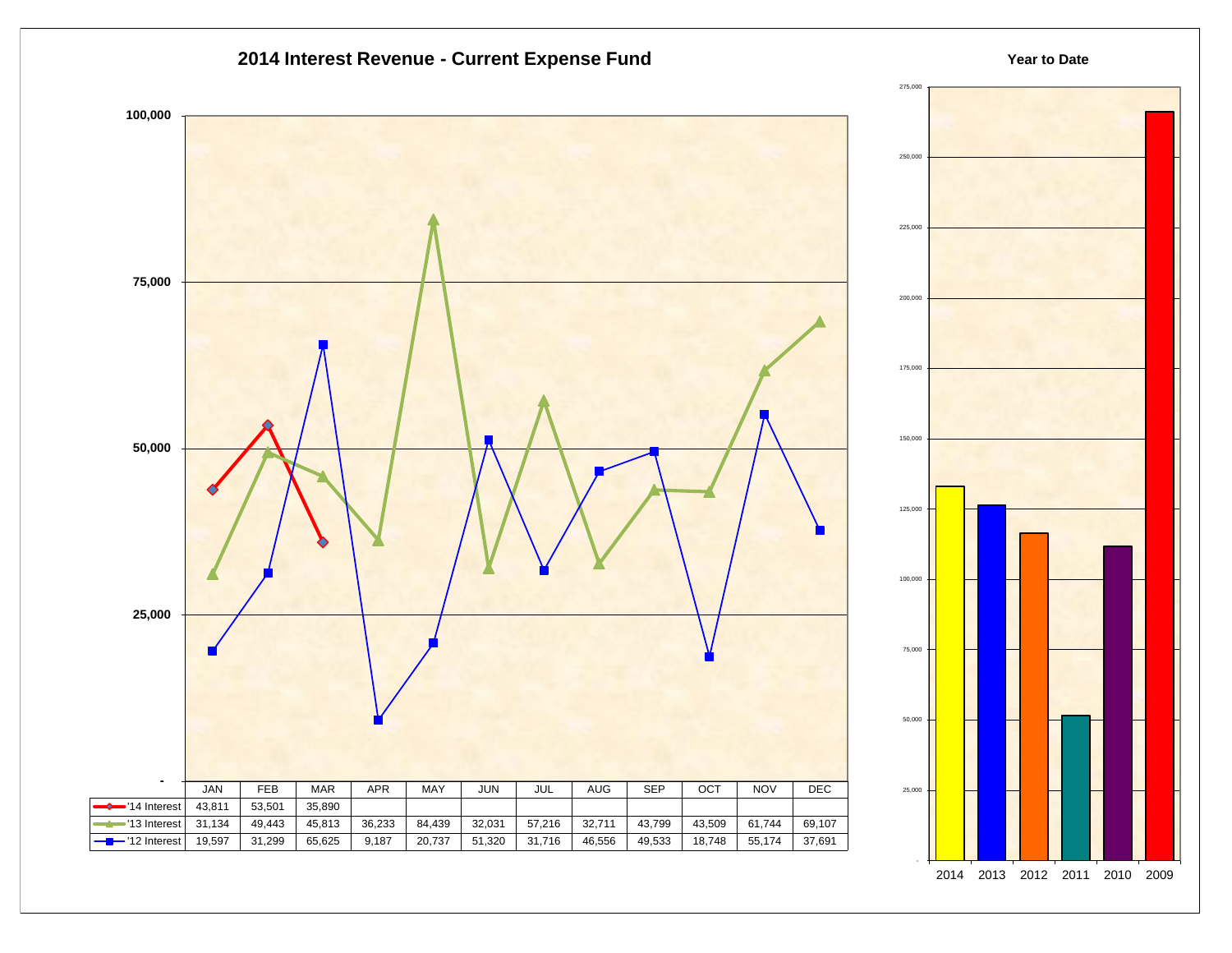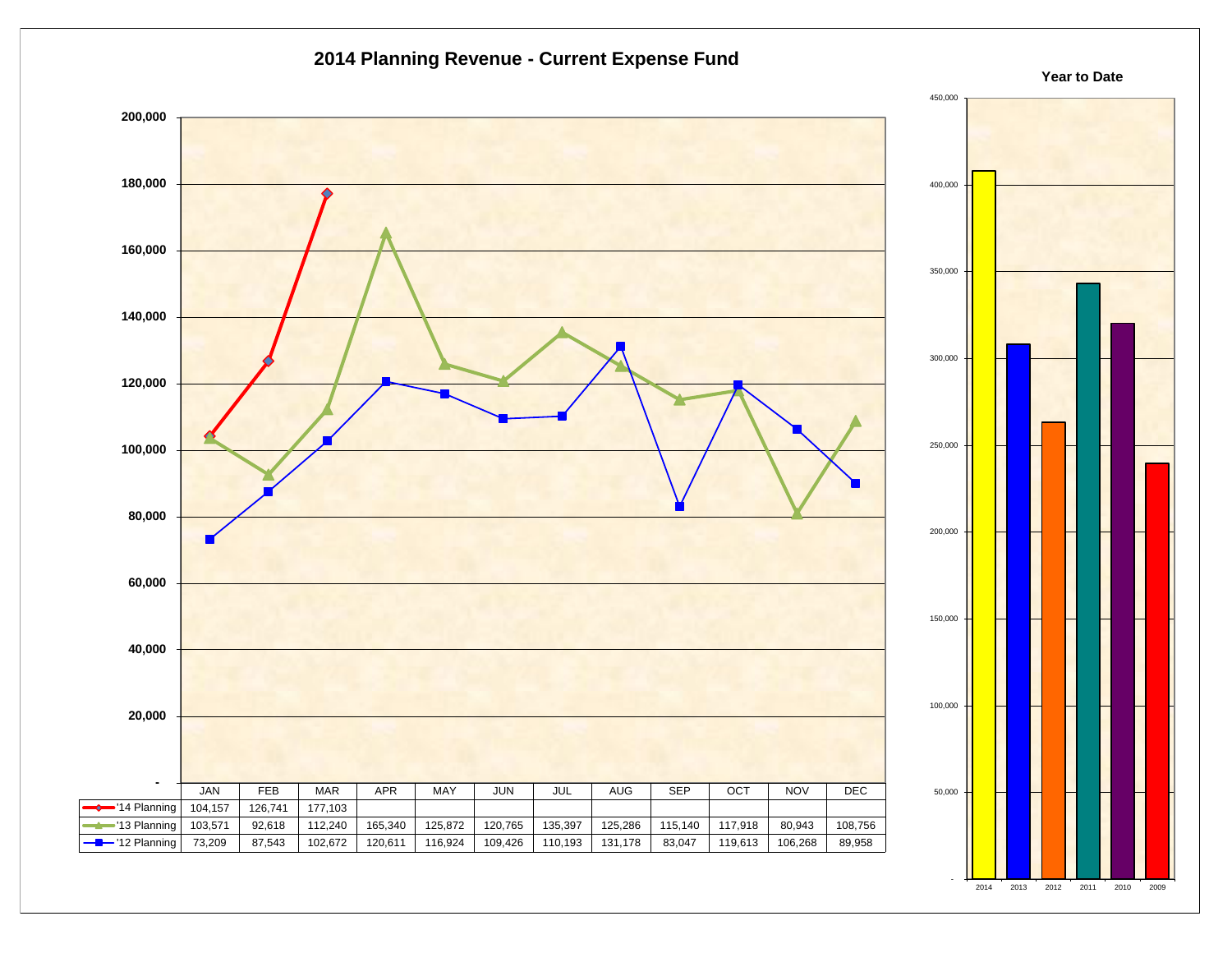# By Department

#### March 2014 **CURRENT EXPENSE FUND**

# **Other Revenue**

| <b>Year to Date</b>               | <b>ACTUAL</b> | <b>BUDGET</b> | Year to Date % |
|-----------------------------------|---------------|---------------|----------------|
| Auditor                           | 113,374       | 614,600       | 18.4%          |
| <b>Clerk</b>                      | 111,637       | 376,600       | 29.6%          |
| <b>District Court</b>             | 198,507       | 982,900       | 20.2%          |
| <b>Sheriff</b>                    | 204,982       | 200,600       | 102.2%         |
| <b>Sales Tax Criminal Justice</b> | 144,561       | 574,000       | 25.2%          |
| Cable Tax                         | 539,759       | 530,000       | 101.8%         |
| <b>Prop Tax Penalty</b>           | 120,406       | 435,000       | 27.7%          |
| <b>Prop Tax Interest</b>          | 171,460       | 650,000       | 26.4%          |
| <b>State Sh Rev PUD</b>           | 0             | 132,000       | $0.0\%$        |
| <b>County Assistance</b>          | 87,602        | 376,000       | 23.3%          |
| <b>Criminal Justice</b>           | 105,041       | 438,000       | 24.0%          |
| Liquor Tax                        | 66,932        | 240,000       | 27.9%          |
| Other                             | 220,928       | 506,476       | 43.6%          |
| <b>Total Other Revenue</b>        | 2,085,189     | 6,056,176     | 34.43%         |

### **Expenditures**

| <b>Year to Date</b>         | <b>ACTUAL</b> | <b>BUDGET</b> | Year to Date % |
|-----------------------------|---------------|---------------|----------------|
| Assessor                    | 236,404       | 1,134,988     | 20.8%          |
| Auditor                     | 189,380       | 874,559       | 21.7%          |
| <b>Budget</b>               | 13,564        | 67,238        | 20.2%          |
| <b>Central Services</b>     | 251,820       | 1,447,628     | 17.4%          |
| <b>Clerk</b>                | 89,324        | 501,547       | 17.8%          |
| Commissioners               | 130,908       | 603,847       | 21.7%          |
| Coroner                     | 58,919        | 245,595       | 24.0%          |
| <b>District Court</b>       | 245,967       | 1,130,693     | 21.8%          |
| <b>Emergency Management</b> | 16,508        | 210,398       | 7.8%           |
| <b>Facilities</b>           | 240,204       | 1,112,413     | 21.6%          |
| <b>GSA</b>                  | 278,503       | 1,165,798     | 23.9%          |
| <b>Human Resources</b>      | 61,125        | 341,839       | 17.9%          |
| <b>Human Services</b>       | 28,978        | 177,435       | 16.3%          |
| <b>Miscellaneous</b>        | 116,619       | 242,179       | 48.2%          |
| Parks                       | 47,660        | 229,470       | 20.8%          |
| Planning                    | 372,405       | 1,746,809     | 21.3%          |
| Prosecutor                  | 317,413       | 1,522,253     | 20.9%          |
| <b>Sheriff</b>              | 1,722,074     | 7,404,822     | 23.3%          |
| <b>Superior Court</b>       | 260,302       | 1,135,929     | 22.9%          |
| <b>Treasurer</b>            | 162,639       | 591,811       | 27.5%          |
| Non Departmental            | 365,499       | 1,130,409     | 32.3%          |
| <b>Total Expenditures</b>   | 5,206,215     | 23,017,660    | 22.62%         |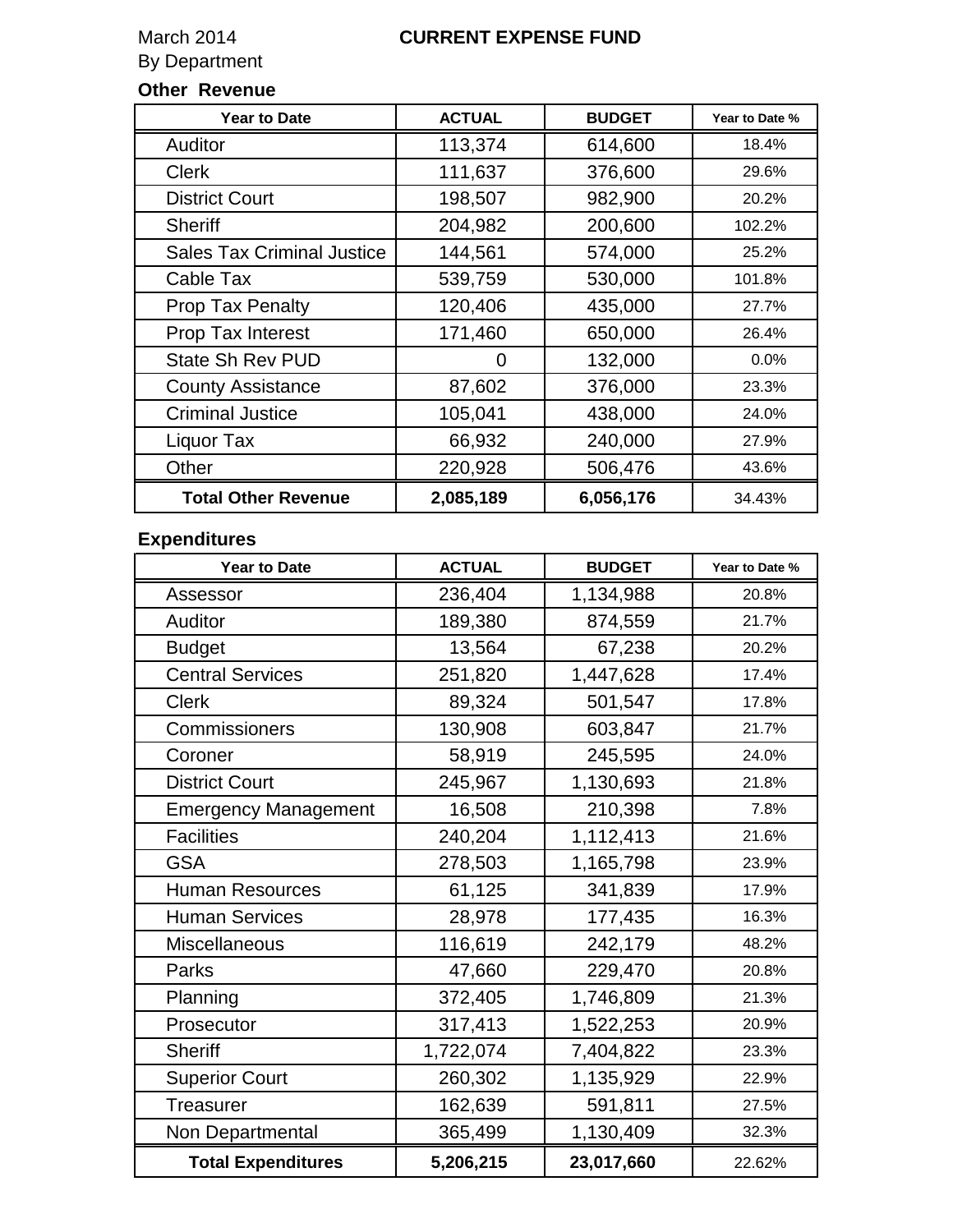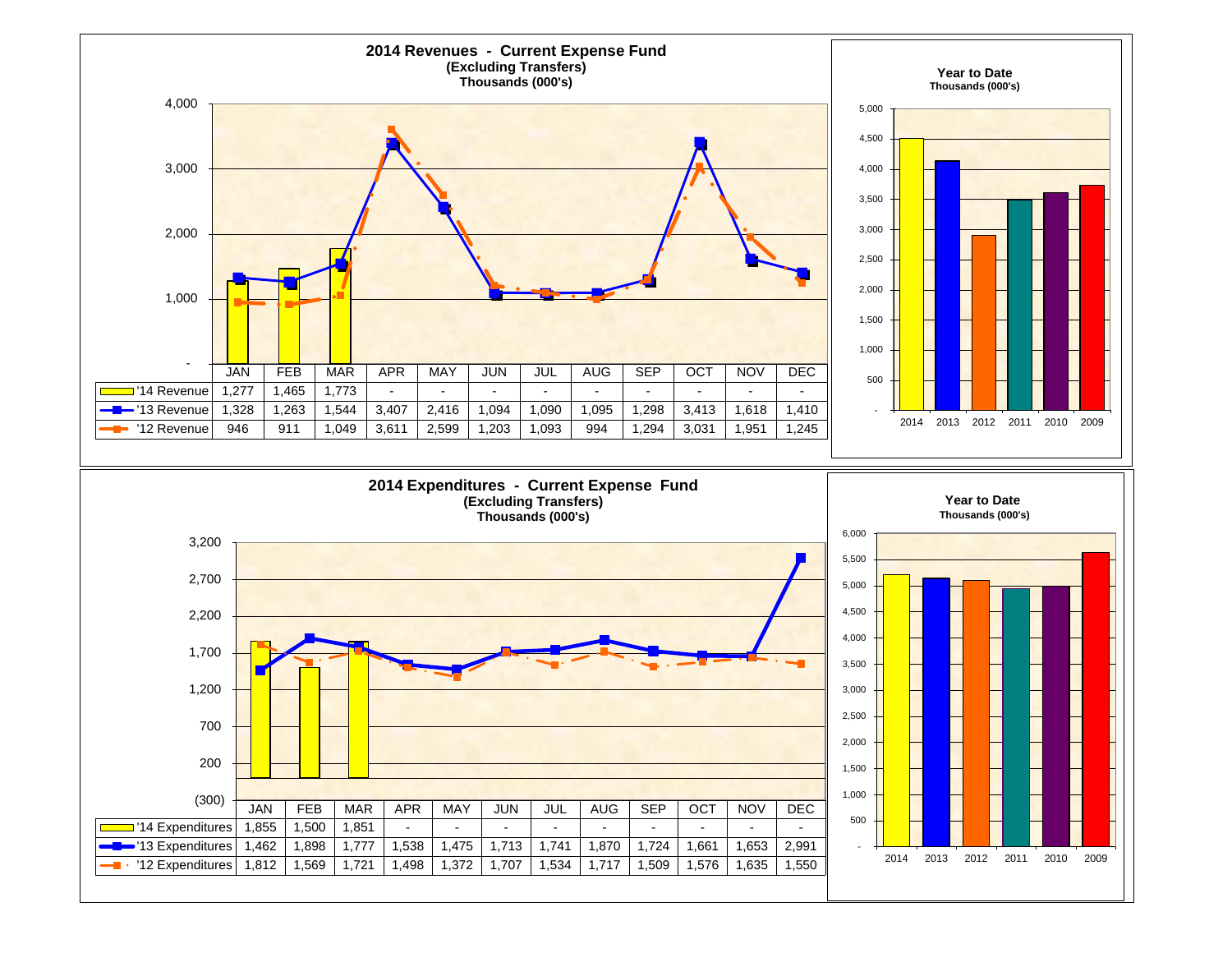#### March 2014 **OTHER FUNDS**

#### **Revenue**

| <b>Year to Date</b>         | <b>Actual Transfers</b> | <b>Actual Revenue</b><br>(Excludes Transfers) | <b>Budget</b><br>(Excludes Transfers) | Year to Date<br>℅ |
|-----------------------------|-------------------------|-----------------------------------------------|---------------------------------------|-------------------|
| <b>Clean Water Utility</b>  | 0                       | 143,416                                       | 1,818,000                             | 7.9%              |
| <b>Conservation Futures</b> | 0                       | 52,900                                        | 788,486                               | 6.7%              |
| <b>Health Funds</b>         | 674,357                 | 483,570                                       | 2,966,232                             | 16.3%             |
| <b>Human Services Funds</b> | 296,802                 | 413,673                                       | 3,718,732                             | 11.1%             |
| Juvenile Detention Facility | 371,000                 | 203,216                                       | 774,496                               | 26.2%             |
| <b>Public Works Funds</b>   | 1,250,005               | 4,790,778                                     | 21,705,080                            | 22.1%             |
| <b>REET 1 &amp; 2</b>       | 0                       | 364,146                                       | 2,286,660                             | 15.9%             |
| Solid Waste                 | 0                       | 1,402,839                                     | 5,677,483                             | 24.7%             |
| <b>Extension Services</b>   | 122,020                 | 77,785                                        | 241,599                               | 32.2%             |
| <b>Insurance Reserve</b>    | 0                       | 710,537                                       | 852,509                               | 83.3%             |
| <b>Motor Pool</b>           | 465,000                 | 7,700                                         |                                       |                   |
| Miscellaneous               | 275,991                 | 654,501                                       | 2,697,502                             | 24.3%             |

#### **Expenditures**

| <b>Year to Date</b>         | <b>Actual Transfers</b> | <b>Actual Expenditures</b><br>(Excludes Transfers) | <b>Budget</b><br>(Excludes Transfers) | Year to Date<br>℅ |
|-----------------------------|-------------------------|----------------------------------------------------|---------------------------------------|-------------------|
| <b>Clean Water Utility</b>  | 230,000                 | 2,151                                              | 1,588,000                             | 0.1%              |
| <b>Conservation Futures</b> | 0                       | 4,041                                              | 788,486                               | 0.5%              |
| <b>Health Funds</b>         | 144,367                 | 715,319                                            | 3,496,222                             | 20.5%             |
| <b>Human Services Funds</b> | 318,692                 | 541,863                                            | 3,696,842                             | 14.7%             |
| Juvenile Detention Facility | 59,000                  | 253,707                                            | 1,086,496                             | 23.4%             |
| <b>Public Works Funds</b>   | 2,712,817               | 2,710,369                                          | 20,242,268                            | 13.4%             |
| <b>REET 1 &amp; 2</b>       | 510,155                 | 4,506                                              | 1,776,505                             | 0.3%              |
| Solid Waste                 | 364,383                 | 1,061,156                                          | 5,313,100                             | 20.0%             |
| <b>Extension Services</b>   | 0                       | 65,724                                             | 363,619                               | 18.1%             |
| <b>Insurance Reserve</b>    | 17,500                  | 30,054                                             | 835,009                               | 3.6%              |
| <b>Motor Pool</b>           |                         | 7,516                                              | 465,000                               | 1.6%              |
| <b>Miscellaneous</b>        | 21,100                  | 531,422                                            | 2,950,893                             | 18.0%             |

#### **Grouped Funds**

Health Funds [Public Health Pooling, Natural Resources, Water Quality (104,165,149)]

Human Services Funds [Housing, Homeless Housing, Veterans, Mental Health, Developmental Disabilities, Alcohol Abuse, Therapeutic Sales Tax, Admin (105,106,107,113,114,123,126,129)

Public Works Funds [Road, Paths & Trails, Admin, Storm & Surface Water, Capital Drainage, Equipment Rental & Revolving (101,137,139,144,321,501)

Miscellaneous [Law Library, Elections, Fire Permit, Treasurer & Auditor O&M, Rural County Sales Tax, 2% Hotel/Motel Public Facilities,CASA, Drug Seizure, Anti Profiteering, Enhanced 911, Family Resource Centers, Joint Tourism, Federal Asset Fortfeiture, Trial Court Improvement, Historic Preservation (103,111,115,116,118,121,124,131,133,136,140,141,142,143,146,147,157,180)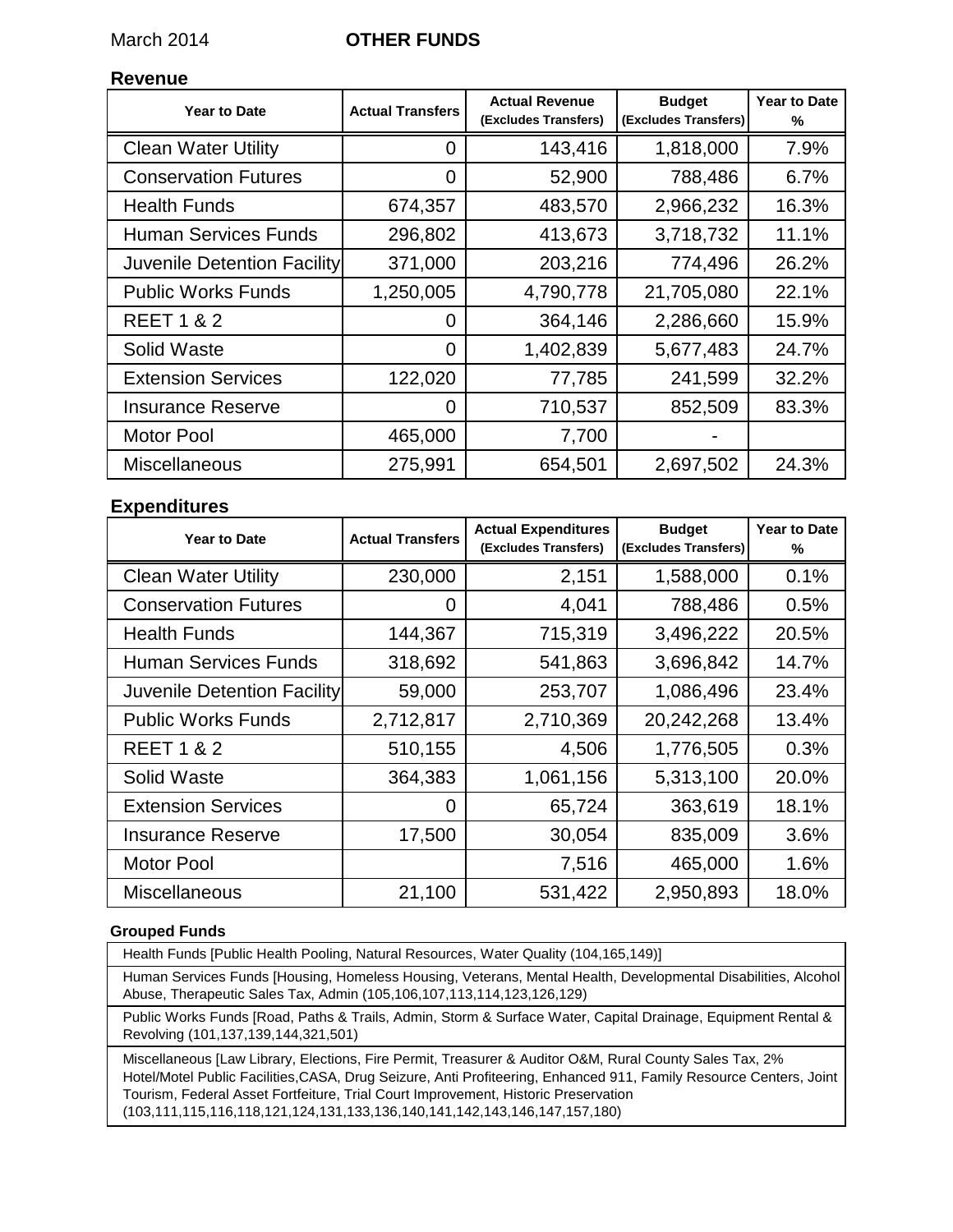|                                                |                  |               | <b>Report Date: 03/31/2014</b> |                                         |                       |
|------------------------------------------------|------------------|---------------|--------------------------------|-----------------------------------------|-----------------------|
| <b>Group - Description</b>                     | <b>Budget</b>    | <b>Actual</b> | <b>Encumbrance</b>             | <b>Balance</b>                          | Percent<br><b>YTD</b> |
| Dept: 11 PUBLIC WORKS<br><b>Revenue</b>        |                  |               |                                |                                         |                       |
| 34 CHARGES FOR GOODS & SERVICES                | 20,826.00        | 2,359.91      | 0.00                           | 18,466.09                               | 11.33                 |
| <b>36 MISCELLANEOUS REVENUES</b>               | 5,600.00         | 0.00          | 0.00                           | 5,600.00                                | 0.00                  |
| 39 OTHER FINANCING SOURCES                     | 178,100.00       | 178,100.00    | 0.00                           | 0.00                                    | 100.00                |
| <b>Revenue Total:</b>                          | 204,526.00       | 180,459.91    | 0.00                           | 24,066.09                               | 88.23                 |
| <b>Expenditures</b>                            |                  |               |                                |                                         |                       |
| 10 SALARIES                                    | 117,688.00       | 25,366.59     | 0.00                           | 92,321.41                               | 21.55                 |
| 15 BENEFITS                                    | 54,697.00        | 12,544.09     | 0.00                           | 42,152.91                               | 22.93                 |
| 20 MAINTENANCE & OPERATIONS                    | 56,336.00        | 9,281.18      | 0.00                           | 47,054.82                               | 16.47                 |
| <b>30 INTERGOVERNMENT</b>                      | 749.00           | 468.77        | 0.00                           | 280.23                                  | 62.58                 |
| <b>Expenditure Total:</b>                      | 229,470.00       | 47,660.63     | 0.00                           | 181,809.37                              | 20.76                 |
| <b>Dept Total:</b>                             | (24,944.00)      | 132,799.28    | 0.00                           | (157, 743.28)                           |                       |
| Dept: 13 HUMAN SERVICES<br><b>Expenditures</b> |                  |               |                                |                                         |                       |
| 20 MAINTENANCE & OPERATIONS                    | 177,435.00       | 28,978.09     | 0.00                           | 148,456.91                              | 16.33                 |
| 50 INTERDEPT & TRANSFERS                       | 6,010.00         | 6,010.00      | 0.00                           | 0.00                                    | 100.00                |
| <b>Expenditure Total:</b>                      | 183,445.00       | 34,988.09     | 0.00                           | 148,456.91                              | 19.07                 |
| <b>Dept Total:</b>                             | (183, 445.00)    | (34,988.09)   | 0.00                           | (148, 456.91)                           |                       |
| Dept: 20 ASSESSOR<br><b>Revenue</b>            |                  |               |                                |                                         |                       |
| 34 CHARGES FOR GOODS & SERVICES                | 20,400.00        | 3,871.98      | 0.00                           | 16,528.02                               | 18.98                 |
| <b>Revenue Total:</b>                          | 20,400.00        | 3,871.98      | 0.00                           | 16,528.02                               | 18.98                 |
| <b>Expenditures</b>                            |                  |               |                                |                                         |                       |
| 10 SALARIES                                    | 716,632.00       | 159,032.41    | 0.00                           | 557,599.59                              | 22.19                 |
| 15 BENEFITS                                    | 327,401.00       | 64,077.11     | 0.00                           | 263,323.89                              | 19.57                 |
| 20 MAINTENANCE & OPERATIONS                    | 90,955.00        | 13,294.33     | 0.00                           | 77,660.67                               | 14.61                 |
| <b>Expenditure Total:</b>                      | 1,134,988.00     | 236,403.85    | 0.00                           | 898,584.15<br>(882, 056.13)<br>4,073.00 | 20.82                 |
| <b>Dept Total:</b>                             | (1, 114, 588.00) | (232, 531.87) | 0.00                           |                                         |                       |
| Dept: 21 AUDITOR<br><b>Revenue</b>             |                  |               |                                |                                         |                       |
| 32 LICENSES & PERMITS                          | 5,000.00         | 927.00        | 0.00                           |                                         | 18.54                 |
| 34 CHARGES FOR GOODS & SERVICES                | 609,600.00       | 111,762.69    | 0.00                           | 497,837.31                              | 18.33                 |
| <b>36 MISCELLANEOUS REVENUES</b>               | 0.00             | 684.14        | 0.00                           | (684.14)                                | 0.00                  |
| <b>Revenue Total:</b>                          | 614,600.00       | 113,373.83    | 0.00                           | 501,226.17                              | 18.44                 |
| <b>Expenditures</b>                            |                  |               |                                |                                         |                       |
| 10 SALARIES                                    | 578,494.00       | 130,782.34    | 0.00                           | 447,711.66                              | 22.60                 |
| 15 BENEFITS                                    | 200,540.00       | 49,797.03     | 0.00                           | 150,742.97                              | 24.83                 |
| 20 MAINTENANCE & OPERATIONS                    | 95,525.00        | 8,801.09      | 0.00                           | 86,723.91                               | 9.21                  |
| <b>Expenditure Total:</b>                      | 874,559.00       | 189,380.46    | 0.00                           | 685,178.54                              | 21.65                 |
| <b>Dept Total:</b>                             | (259,959.00)     | (76,006.63)   | 0.00                           | (183, 952.37)                           |                       |
| Dept: 24 CLERK<br><b>Revenue</b>               |                  |               |                                |                                         |                       |
| 33 INTERGOVERMENTAL REVENUES                   | 176,000.00       | 17,316.25     | 0.00                           | 158,683.75                              | 9.83                  |
| User:<br>KIRKH - KIRK HUFFER                   | Page             |               |                                | <b>Current Date: 04/11/2014</b>         |                       |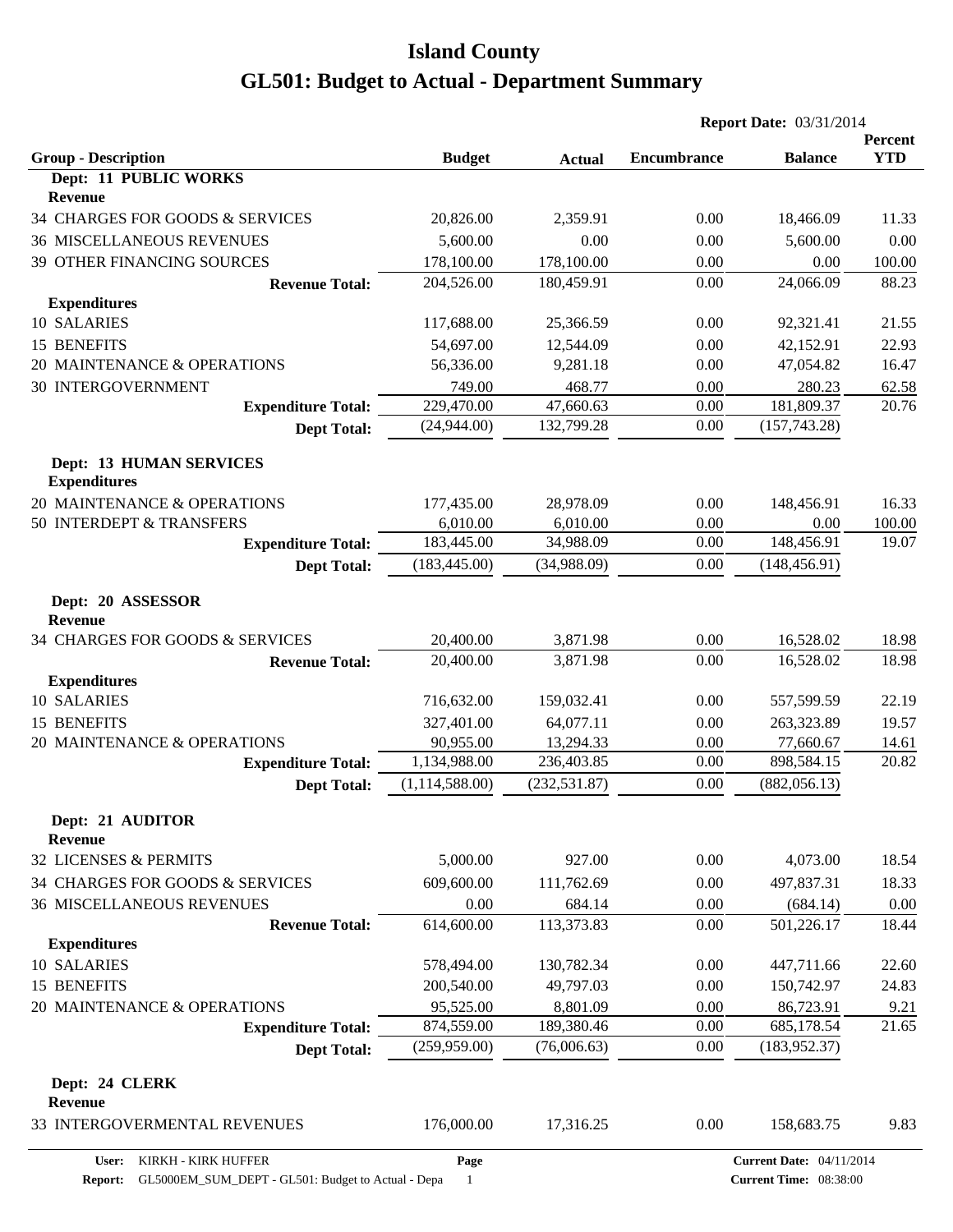|                                                         |                         |                        | <b>Report Date: 03/31/2014</b> |                                 |                       |
|---------------------------------------------------------|-------------------------|------------------------|--------------------------------|---------------------------------|-----------------------|
| <b>Group - Description</b>                              | <b>Budget</b>           | <b>Actual</b>          | <b>Encumbrance</b>             | <b>Balance</b>                  | Percent<br><b>YTD</b> |
| 34 CHARGES FOR GOODS & SERVICES                         | 187,000.00              | 64,263.72              | 0.00                           | 122,736.28                      | 34.36                 |
| <b>35 FINES &amp; PENALTIES</b>                         | 59,600.00               | 30,898.68              | 0.00                           | 28,701.32                       | 51.84                 |
| <b>36 MISCELLANEOUS REVENUES</b>                        | 5,000.00                | 4,863.46               | 0.00                           | 136.54                          | 97.26                 |
| 39 OTHER FINANCING SOURCES                              | 9,000.00                | 9,000.00               | 0.00                           | 0.00                            | 100.00                |
| <b>Revenue Total:</b>                                   | 436,600.00              | 126,342.11             | 0.00                           | 310,257.89                      | 28.93                 |
| <b>Expenditures</b>                                     |                         |                        |                                |                                 |                       |
| 10 SALARIES                                             | 354,423.00              | 67,365.08              | 0.00                           | 287,057.92                      | 19.00                 |
| 15 BENEFITS                                             | 108,124.00              | 17,324.00              | 0.00                           | 90,800.00                       | 16.02                 |
| 20 MAINTENANCE & OPERATIONS                             | 39,000.00               | 4,634.82               | 0.00                           | 34,365.18                       | 11.88                 |
| <b>Expenditure Total:</b>                               | 501,547.00              | 89,323.90              | 0.00                           | 412,223.10                      | 17.80                 |
| <b>Dept Total:</b>                                      | (64, 947.00)            | 37,018.21              | 0.00                           | (101, 965.21)                   |                       |
| Dept: 25 COMMISSIONERS<br><b>Revenue</b>                |                         |                        |                                |                                 |                       |
| 34 CHARGES FOR GOODS & SERVICES                         | 500.00                  | 80.12                  | 0.00                           | 419.88                          | 16.02                 |
| <b>Revenue Total:</b>                                   | 500.00                  | 80.12                  | 0.00                           | 419.88                          | 16.02                 |
| <b>Expenditures</b>                                     |                         |                        |                                |                                 |                       |
| 10 SALARIES                                             | 421,972.00              | 95,488.90              | 0.00                           | 326,483.10                      | 22.62                 |
| 15 BENEFITS                                             | 127,175.00              | 29,684.68              | 0.00                           | 97,490.32                       | 23.34                 |
| 20 MAINTENANCE & OPERATIONS                             | 54,700.00               | 5,734.13               | 0.00                           | 48,965.87                       | 10.48                 |
| <b>Expenditure Total:</b>                               | 603,847.00              | 130,907.71             | 0.00                           | 472,939.29                      | 21.67                 |
| <b>Dept Total:</b>                                      | (603, 347.00)           | (130, 827.59)          | 0.00                           | (472, 519.41)                   |                       |
| <b>Dept: 26 CENTRAL SERVICES</b><br><b>Expenditures</b> |                         |                        |                                |                                 |                       |
| 10 SALARIES                                             | 350,288.00              | 82,209.43              | 0.00                           | 268,078.57                      | 23.46                 |
| 15 BENEFITS                                             | 158,290.00              | 38,104.21              | 0.00                           | 120,185.79                      | 24.07                 |
| 20 MAINTENANCE & OPERATIONS                             | 633,050.00              | 126,233.65             | 0.00                           | 506,816.35                      | 19.94                 |
| <b>40 CAPITAL</b>                                       | 306,000.00              | 5,272.71               | 0.00                           | 300,727.29                      | 1.72                  |
| <b>Expenditure Total:</b>                               | 1,447,628.00            | 251,820.00             | 0.00                           | 1,195,808.00                    | 17.39                 |
| <b>Dept Total:</b>                                      | (1,447,628.00)          | (251,820.00)           | 0.00                           | (1,195,808.00)                  |                       |
| Dept: 27 CORONER<br><b>Revenue</b>                      |                         |                        |                                |                                 |                       |
| 33 INTERGOVERMENTAL REVENUES                            | 20,000.00               | 35,231.68              | 0.00                           | (15,231.68)                     | 176.15                |
| <b>Revenue Total:</b>                                   | 20,000.00               | 35,231.68              | 0.00                           | (15, 231.68)                    | 176.15                |
| <b>Expenditures</b>                                     |                         |                        |                                |                                 |                       |
| 10 SALARIES                                             | 114,905.00              | 27,314.03              | 0.00                           | 87,590.97                       | 23.77                 |
| 15 BENEFITS                                             | 48,690.00               | 11,014.58              | 0.00                           | 37,675.42                       | 22.62                 |
| 20 MAINTENANCE & OPERATIONS                             | 82,000.00<br>245,595.00 | 20,590.58<br>58,919.19 | 0.00<br>0.00                   | 61,409.42<br>186,675.81         | 25.11<br>23.99        |
| <b>Expenditure Total:</b>                               | (225, 595.00)           |                        |                                |                                 |                       |
| <b>Dept Total:</b>                                      |                         | (23, 687.51)           | 0.00                           | (201, 907.49)                   |                       |
| Dept: 28 FACILITIES & MAINTENANCE<br><b>Revenue</b>     |                         |                        |                                |                                 |                       |
| 34 CHARGES FOR GOODS & SERVICES                         | 75,720.00               | 20,139.63              | 0.00                           | 55,580.37                       | 26.59                 |
| <b>Revenue Total:</b><br><b>Expenditures</b>            | 75,720.00               | 20,139.63              | 0.00                           | 55,580.37                       | 26.59                 |
| KIRKH - KIRK HUFFER<br>User:                            | Page                    |                        |                                | <b>Current Date: 04/11/2014</b> |                       |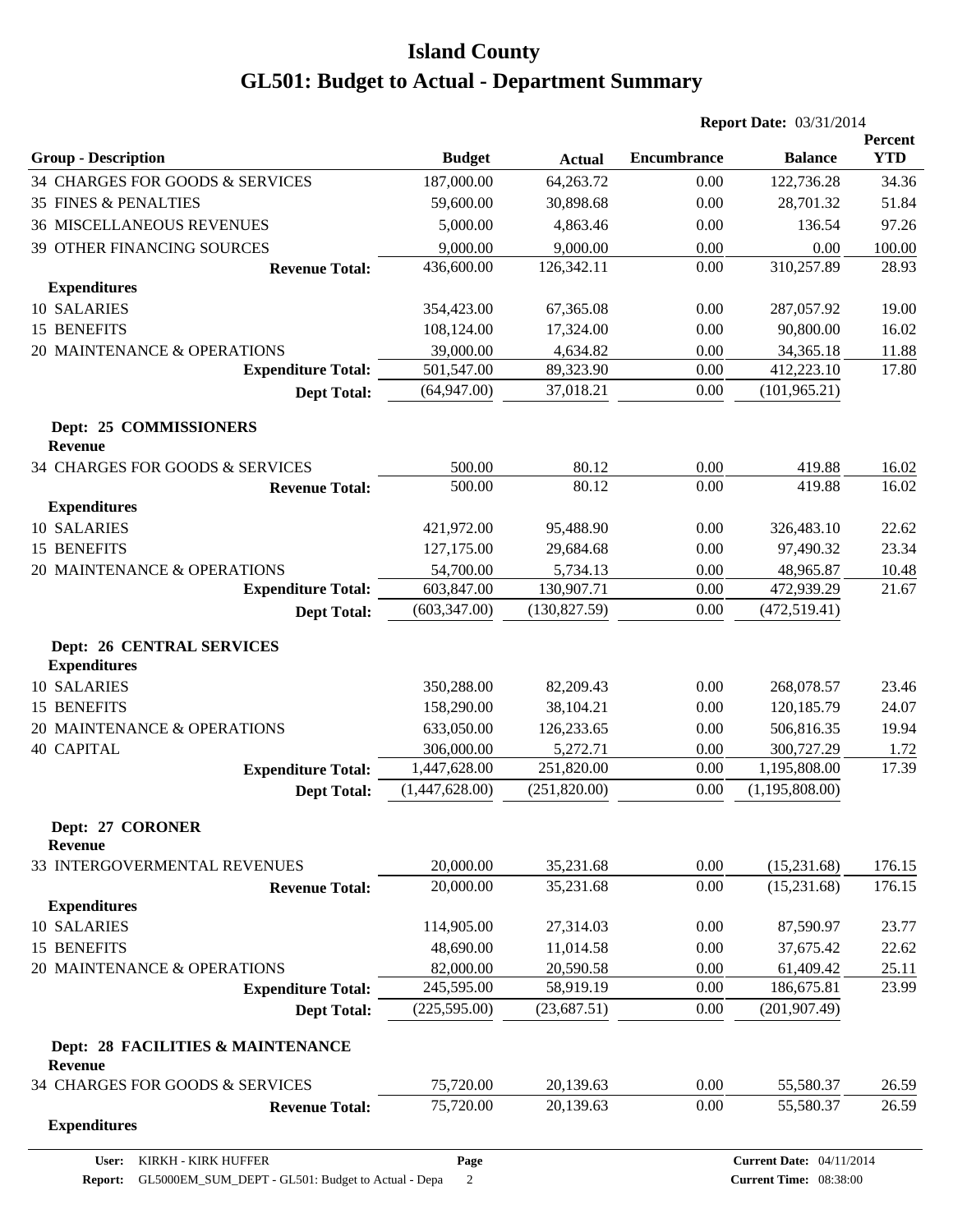|                                                 |                |               | <b>Report Date: 03/31/2014</b> |                                 |                       |
|-------------------------------------------------|----------------|---------------|--------------------------------|---------------------------------|-----------------------|
| <b>Group - Description</b>                      | <b>Budget</b>  | <b>Actual</b> | <b>Encumbrance</b>             | <b>Balance</b>                  | Percent<br><b>YTD</b> |
| 10 SALARIES                                     | 445,074.00     | 88,223.27     | 0.00                           | 356,850.73                      | 19.82                 |
| 15 BENEFITS                                     | 239,189.00     | 43,104.77     | 0.00                           | 196,084.23                      | 18.02                 |
| 20 MAINTENANCE & OPERATIONS                     | 428,150.00     | 108,876.42    | 0.00                           | 319,273.58                      | 25.42                 |
| <b>Expenditure Total:</b>                       | 1,112,413.00   | 240,204.46    | 0.00                           | 872,208.54                      | 21.59                 |
| <b>Dept Total:</b>                              | (1,036,693.00) | (220,064.83)  | 0.00                           | (816, 628.17)                   |                       |
| Dept: 29 DISTRICT COURT<br><b>Revenue</b>       |                |               |                                |                                 |                       |
| 33 INTERGOVERMENTAL REVENUES                    | 270,000.00     | 4,658.33      | 0.00                           | 265,341.67                      | 1.72                  |
| 34 CHARGES FOR GOODS & SERVICES                 | 210,500.00     | 56,246.01     | 0.00                           | 154,253.99                      | 26.72                 |
| <b>35 FINES &amp; PENALTIES</b>                 | 479,400.00     | 128,188.87    | 0.00                           | 351,211.13                      | 26.73                 |
| <b>36 MISCELLANEOUS REVENUES</b>                | 23,000.00      | 9,413.82      | 0.00                           | 13,586.18                       | 40.92                 |
| <b>Revenue Total:</b>                           | 982,900.00     | 198,507.03    | 0.00                           | 784,392.97                      | 20.19                 |
| <b>Expenditures</b>                             |                |               |                                |                                 |                       |
| 10 SALARIES                                     | 748,166.00     | 155,794.09    | 0.00                           | 592,371.91                      | 20.82                 |
| 15 BENEFITS                                     | 291,517.00     | 64,921.11     | 0.00                           | 226,595.89                      | 22.27                 |
| 20 MAINTENANCE & OPERATIONS                     | 91,010.00      | 25,251.88     | 0.00                           | 65,758.12                       | 27.74                 |
| <b>Expenditure Total:</b>                       | 1,130,693.00   | 245,967.08    | 0.00                           | 884,725.92                      | 21.75                 |
| <b>Dept Total:</b>                              | (147,793.00)   | (47, 460.05)  | 0.00                           | (100, 332.95)                   |                       |
| Dept: 36 MISCELLANEOUS<br><b>Expenditures</b>   |                |               |                                |                                 |                       |
| 10 SALARIES                                     | 9,501.00       | 2,626.74      | 0.00                           | 6,874.26                        | 27.64                 |
| 15 BENEFITS                                     | 40,972.00      | 11,045.39     | 0.00                           | 29,926.61                       | 26.95                 |
| 20 MAINTENANCE & OPERATIONS                     | 120,860.00     | 18,154.92     | 0.00                           | 102,705.08                      | 15.02                 |
| 30 INTERGOVERNMENT                              | 70,846.25      | 84,791.46     | 0.00                           | (13, 945.21)                    | 119.68                |
| <b>Expenditure Total:</b>                       | 242,179.25     | 116,618.51    | 0.00                           | 125,560.74                      | 48.15                 |
| <b>Dept Total:</b>                              | (242, 179.25)  | (116, 618.51) | 0.00                           | (125, 560.74)                   |                       |
| Dept: 39 PROSECUTING ATTORNEY<br><b>Revenue</b> |                |               |                                |                                 |                       |
| 33 INTERGOVERMENTAL REVENUES                    | 227,733.00     | 38,648.22     | 0.00                           | 189,084.78                      | 16.97                 |
| 34 CHARGES FOR GOODS & SERVICES                 | 25,500.00      | 10,574.10     | 0.00                           | 14,925.90                       | 41.46                 |
| 35 FINES & PENALTIES                            | 400.00         | 448.82        | 0.00                           | (48.82)                         | 112.20                |
| <b>36 MISCELLANEOUS REVENUES</b>                | 0.00           | 4.51          | 0.00                           | (4.51)                          | $0.00\,$              |
| 39 OTHER FINANCING SOURCES                      | 13,000.00      | 13,000.00     | 0.00                           | 0.00                            | 100.00                |
| <b>Revenue Total:</b>                           | 266,633.00     | 62,675.65     | $0.00\,$                       | 203,957.35                      | 23.50                 |
| <b>Expenditures</b>                             |                |               |                                |                                 |                       |
| 10 SALARIES                                     | 998,584.00     | 218,317.10    | 0.00                           | 780,266.90                      | 21.86                 |
| 15 BENEFITS                                     | 410,947.00     | 85,363.30     | 0.00                           | 325,583.70                      | 20.77                 |
| 20 MAINTENANCE & OPERATIONS                     | 112,722.00     | 13,732.49     | 0.00                           | 98,989.51                       | 12.18                 |
| <b>40 CAPITAL</b>                               | 0.00           | 0.00          | 0.00                           | 0.00                            | 0.00                  |
| <b>Expenditure Total:</b>                       | 1,522,253.00   | 317,412.89    | 0.00                           | 1,204,840.11                    | 20.85                 |
| <b>Dept Total:</b>                              | (1,255,620.00) | (254, 737.24) | 0.00                           | (1,000,882.76)                  |                       |
| Dept: 40 SHERIFF<br><b>Revenue</b>              |                |               |                                |                                 |                       |
| 32 LICENSES & PERMITS                           | 40,100.00      | 10,259.56     | 0.00                           | 29,840.44                       | 25.58                 |
| User: KIRKH - KIRK HUFFER                       | Page           |               |                                | <b>Current Date: 04/11/2014</b> |                       |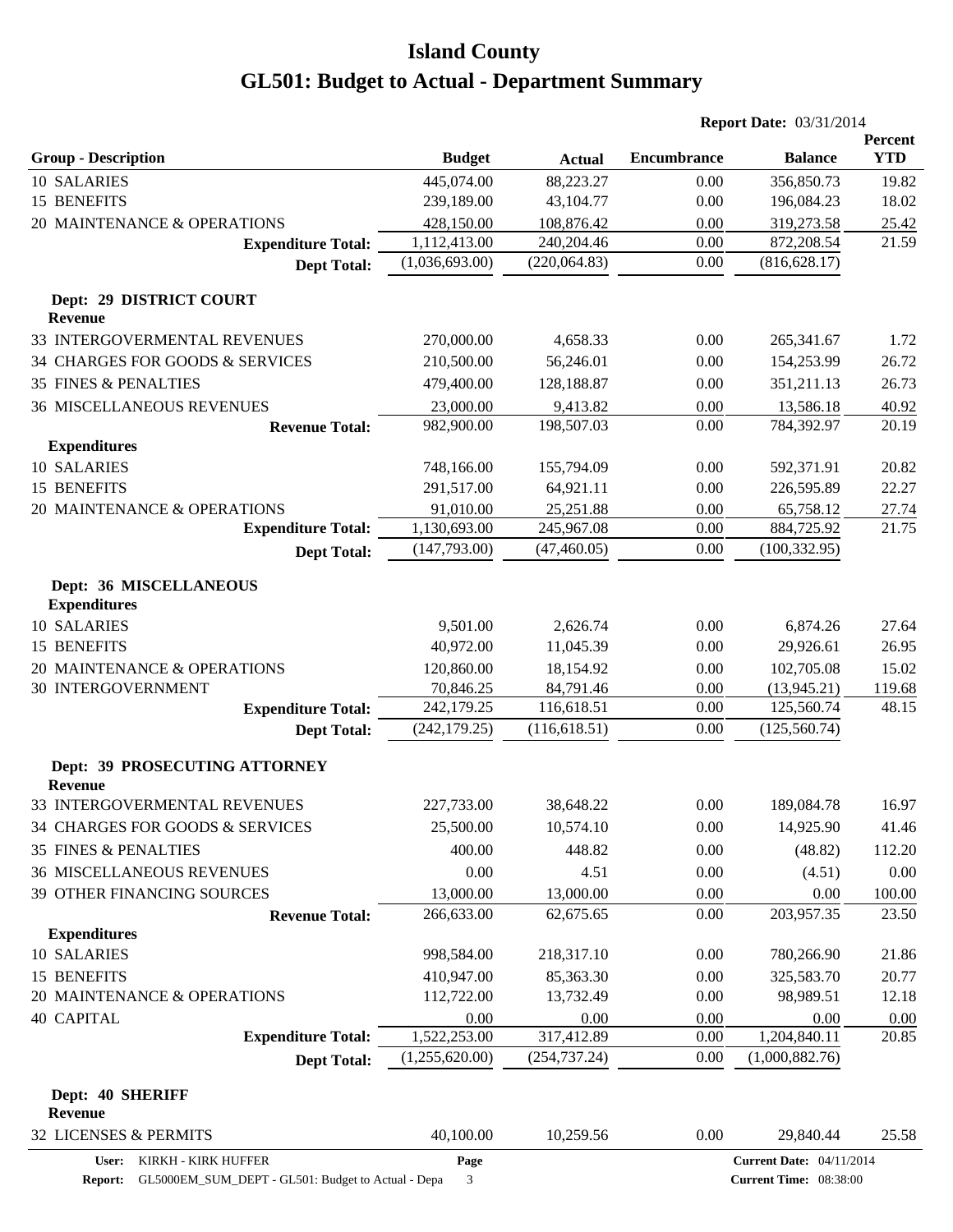|                                             |                  |               | <b>Report Date: 03/31/2014</b> |                |                       |
|---------------------------------------------|------------------|---------------|--------------------------------|----------------|-----------------------|
| <b>Group - Description</b>                  | <b>Budget</b>    | <b>Actual</b> | <b>Encumbrance</b>             | <b>Balance</b> | Percent<br><b>YTD</b> |
| 33 INTERGOVERMENTAL REVENUES                | 175,500.00       | 190,636.51    | 0.00                           | (15, 136.51)   | 108.62                |
| 34 CHARGES FOR GOODS & SERVICES             | 48,500.00        | 10,705.49     | 0.00                           | 37,794.51      | 22.07                 |
| <b>35 FINES &amp; PENALTIES</b>             | 0.00             | 44.47         | 0.00                           | (44.47)        | 0.00                  |
| <b>36 MISCELLANEOUS REVENUES</b>            | 10,000.00        | 1,043.82      | 0.00                           | 8,956.18       | 10.43                 |
| <b>38 NONREVENUES</b>                       | 0.00             | 10,794.20     | 0.00                           | (10,794.20)    | 0.00                  |
| <b>39 OTHER FINANCING SOURCES</b>           | 725,000.00       | 725,000.00    | 0.00                           | 0.00           | 100.00                |
| <b>Revenue Total:</b>                       | 999,100.00       | 948,484.05    | 0.00                           | 50,615.95      | 94.93                 |
| <b>Expenditures</b>                         |                  |               |                                |                |                       |
| 10 SALARIES                                 | 4,167,140.00     | 915,302.60    | 0.00                           | 3,251,837.40   | 21.96                 |
| 15 BENEFITS                                 | 1,719,992.00     | 359,919.40    | 0.00                           | 1,360,072.60   | 20.92                 |
| 20 MAINTENANCE & OPERATIONS                 | 839,690.00       | 154,506.53    | 0.00                           | 685,183.47     | 18.40                 |
| <b>30 INTERGOVERNMENT</b>                   | 585,000.00       | 292,345.12    | 0.00                           | 292,654.88     | 49.97                 |
| <b>40 CAPITAL</b>                           | 37,000.00        | 0.00          | 0.00                           | 37,000.00      | 0.00                  |
| 50 INTERDEPT & TRANSFERS                    | 56,000.00        | 0.00          | 0.00                           | 56,000.00      | 0.00                  |
| <b>Expenditure Total:</b>                   | 7,404,822.00     | 1,722,073.65  | 0.00                           | 5,682,748.35   | 23.25                 |
| <b>Dept Total:</b>                          | (6,405,722.00)   | (773, 589.60) | 0.00                           | (5,632,132.40) |                       |
| Dept: 41 SUPERIOR COURT<br><b>Revenue</b>   |                  |               |                                |                |                       |
| 32 LICENSES & PERMITS                       | 20,000.00        | 2,369.00      | 0.00                           | 17,631.00      | 11.84                 |
| 33 INTERGOVERMENTAL REVENUES                | 333,686.00       | 38,944.98     | 0.00                           | 294,741.02     | 11.67                 |
| 34 CHARGES FOR GOODS & SERVICES             | 18,000.00        | 4,672.53      | 0.00                           | 13,327.47      | 25.95                 |
| <b>36 MISCELLANEOUS REVENUES</b>            | 0.00             | 228.23        | 0.00                           | (228.23)       | 0.00                  |
| 39 OTHER FINANCING SOURCES                  | 0.00             | 0.00          | 0.00                           | 0.00           | 0.00                  |
| <b>Revenue Total:</b>                       | 371,686.00       | 46,214.74     | 0.00                           | 325,471.26     | 12.43                 |
| <b>Expenditures</b>                         |                  |               |                                |                |                       |
| 10 SALARIES                                 | 782,832.00       | 177,468.02    | 0.00                           | 605,363.98     | 22.67                 |
| 15 BENEFITS                                 | 196,458.00       | 45,513.55     | 0.00                           | 150,944.45     | 23.16                 |
| 20 MAINTENANCE & OPERATIONS                 | 156,639.00       | 37,319.56     | 0.00                           | 119,319.44     | 23.82                 |
| 50 INTERDEPT & TRANSFERS                    | 371,000.00       | 371,000.00    | 0.00                           | 0.00           | 100.00                |
| <b>Expenditure Total:</b>                   | 1,506,929.00     | 631,301.13    | 0.00                           | 875,627.87     | 41.89                 |
| <b>Dept Total:</b>                          | (1, 135, 243.00) | (585,086.39)  | 0.00                           | (550, 156.61)  |                       |
| <b>Dept: 42 TREASURER</b><br><b>Revenue</b> |                  |               |                                |                |                       |
| 31 TAXES                                    | 81,000.00        | 24,122.58     | 0.00                           | 56,877.42      | 29.78                 |
| 34 CHARGES FOR GOODS & SERVICES             | 6,030.00         | 774.73        | 0.00                           | 5,255.27       | 12.84                 |
| <b>36 MISCELLANEOUS REVENUES</b>            | 552,000.00       | 133,129.62    | 0.00                           | 418,870.38     | 24.11                 |
| <b>Revenue Total:</b>                       | 639,030.00       | 158,026.93    | 0.00                           | 481,003.07     | 24.72                 |
| <b>Expenditures</b>                         |                  |               |                                |                |                       |
| 10 SALARIES                                 | 386,745.00       | 91,675.22     | 0.00                           | 295,069.78     | 23.70                 |
| 15 BENEFITS                                 | 136,416.00       | 31,065.98     | 0.00                           | 105,350.02     | 22.77                 |
| 20 MAINTENANCE & OPERATIONS                 | 62,650.00        | 39,399.20     | 0.00                           | 23,250.80      | 62.88                 |
| 60 DEBT SERVICE                             | 6,000.00         | 498.28        | 0.00                           | 5,501.72       | 8.30                  |
| <b>Expenditure Total:</b>                   | 591,811.00       | 162,638.68    | 0.00                           | 429,172.32     | 27.48                 |
| <b>Dept Total:</b>                          | 47,219.00        | (4,611.75)    | 0.00                           | 51,830.75      |                       |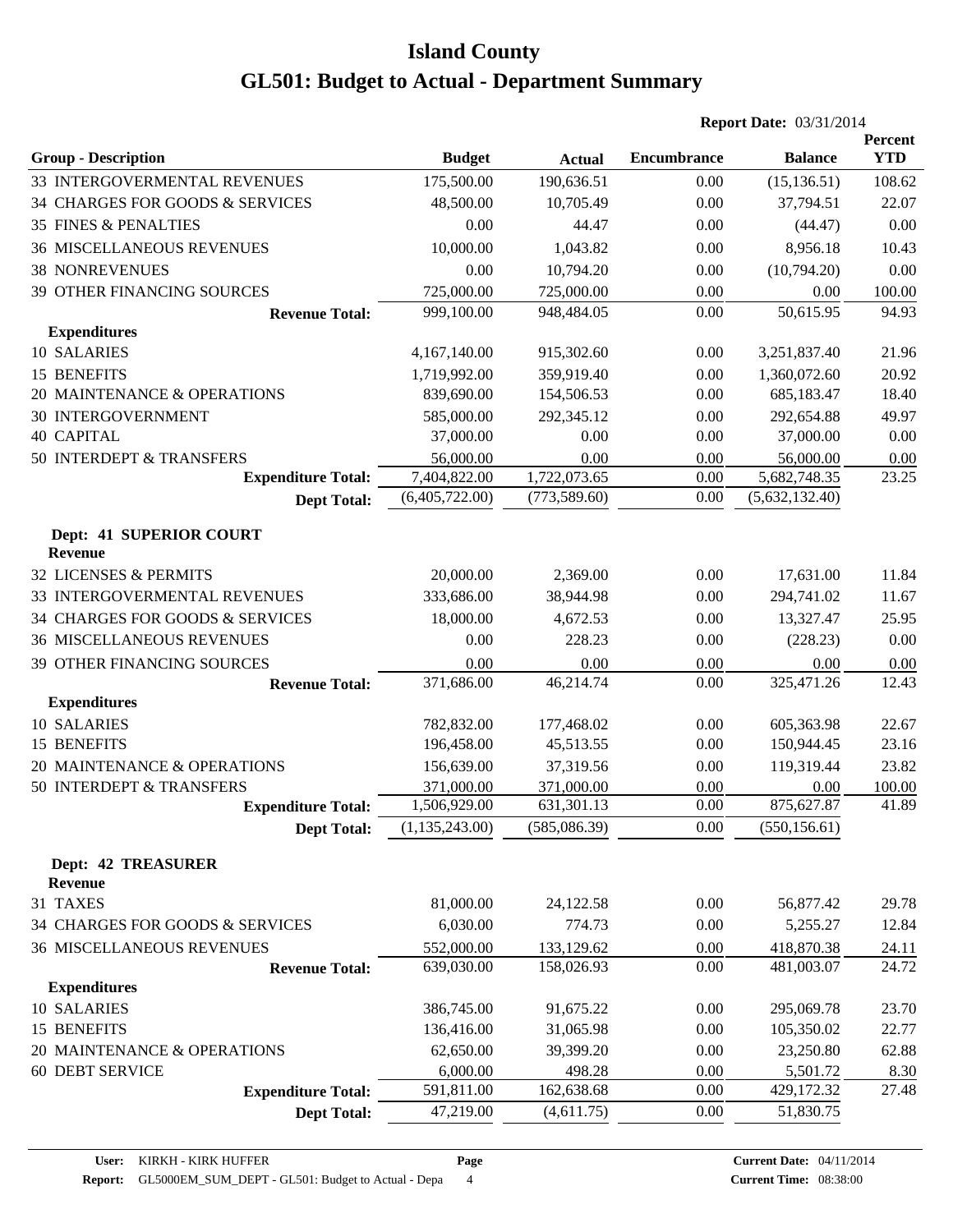|                                                 |               |               | <b>Report Date: 03/31/2014</b> |                                 |                       |
|-------------------------------------------------|---------------|---------------|--------------------------------|---------------------------------|-----------------------|
| <b>Group - Description</b>                      | <b>Budget</b> | <b>Actual</b> | <b>Encumbrance</b>             | <b>Balance</b>                  | Percent<br><b>YTD</b> |
| Dept: 47 BUDGET                                 |               |               |                                |                                 |                       |
| <b>Expenditures</b>                             |               |               |                                |                                 |                       |
| 10 SALARIES                                     | 42,130.00     | 9,794.19      | 0.00                           | 32,335.81                       | 23.24                 |
| 15 BENEFITS                                     | 11,808.00     | 2,692.69      | 0.00                           | 9,115.31                        | 22.80                 |
| 20 MAINTENANCE & OPERATIONS                     | 13,300.00     | 1,077.50      | 0.00                           | 12,222.50                       | 8.10                  |
| <b>Expenditure Total:</b>                       | 67,238.00     | 13,564.38     | 0.00                           | 53,673.62                       | 20.17                 |
| <b>Dept Total:</b>                              | (67, 238.00)  | (13, 564.38)  | 0.00                           | (53,673.62)                     |                       |
| Dept: 48 EMERGENCY MANAGEMENT<br><b>Revenue</b> |               |               |                                |                                 |                       |
| 33 INTERGOVERMENTAL REVENUES                    | 126,446.00    | 1,667.25      | 0.00                           | 124,778.75                      | 1.31                  |
| <b>Revenue Total:</b>                           | 126,446.00    | 1,667.25      | 0.00                           | 124,778.75                      | 1.31                  |
| <b>Expenditures</b>                             |               |               |                                |                                 |                       |
| 10 SALARIES                                     | 45,108.00     | 10,230.29     | 0.00                           | 34,877.71                       | 22.67                 |
| 15 BENEFITS                                     | 10,714.00     | 2,358.35      | 0.00                           | 8,355.65                        | 22.01                 |
| 20 MAINTENANCE & OPERATIONS                     | 146,576.00    | 3,919.12      | 0.00                           | 142,656.88                      | 2.67                  |
| <b>40 CAPITAL</b>                               | 8,000.00      | 0.00          | 0.00                           | 8,000.00                        | 0.00                  |
| <b>Expenditure Total:</b>                       | 210,398.00    | 16,507.76     | 0.00                           | 193,890.24                      | 7.84                  |
| <b>Dept Total:</b>                              | (83,952.00)   | (14,840.51)   | 0.00                           | (69, 111.49)                    |                       |
| Dept: 53 PLANNING<br><b>Revenue</b>             |               |               |                                |                                 |                       |
| 32 LICENSES & PERMITS                           | 927,800.00    | 249,364.02    | 0.00                           | 678,435.98                      | 26.87                 |
| 33 INTERGOVERMENTAL REVENUES                    | 141,000.00    | 0.00          | 0.00                           | 141,000.00                      | 0.00                  |
| 34 CHARGES FOR GOODS & SERVICES                 | 498,800.00    | 156,276.20    | 0.00                           | 342,523.80                      | 31.33                 |
| <b>36 MISCELLANEOUS REVENUES</b>                | 300.00        | 2,361.38      | 0.00                           | (2,061.38)                      | 787.12                |
| 39 OTHER FINANCING SOURCES                      | 49,000.00     | 49,000.00     | 0.00                           | 0.00                            | 100.00                |
| <b>Revenue Total:</b>                           | 1,616,900.00  | 457,001.60    | 0.00                           | 1,159,898.40                    | 28.26                 |
| <b>Expenditures</b>                             |               |               |                                |                                 |                       |
| 10 SALARIES                                     | 1,026,701.00  | 228,950.86    | 0.00                           | 797,750.14                      | 22.29                 |
| 15 BENEFITS                                     | 445,947.00    | 97,015.98     | 0.00                           | 348,931.02                      | 21.75                 |
| 20 MAINTENANCE & OPERATIONS                     | 274,161.00    | 46,438.50     | 0.00                           | 227,722.50                      | 16.93                 |
| <b>Expenditure Total:</b>                       | 1,746,809.00  | 372,405.34    | 0.00                           | 1,374,403.66                    | 21.31                 |
| <b>Dept Total:</b>                              | (129,909.00)  | 84,596.26     | 0.00                           | (214, 505.26)                   |                       |
| Dept: 54 GENERAL SERVICES ADMIN                 |               |               |                                |                                 |                       |
| <b>Revenue</b><br>32 LICENSES & PERMITS         | 16,000.00     | 9,902.00      | 0.00                           | 6,098.00                        | 61.88                 |
|                                                 |               |               |                                |                                 |                       |
| 33 INTERGOVERMENTAL REVENUES                    | 56,000.00     | 56,330.00     | 0.00                           | (330.00)                        | 100.58                |
| 34 CHARGES FOR GOODS & SERVICES                 | 34,100.00     | 6,315.70      | 0.00                           | 27,784.30                       | 18.52                 |
| 35 FINES & PENALTIES                            | 1,000.00      | 400.00        | 0.00                           | 600.00                          | 40.00                 |
| <b>36 MISCELLANEOUS REVENUES</b>                | 3,900.00      | 1,590.00      | 0.00                           | 2,310.00                        | 40.76                 |
| <b>Revenue Total:</b>                           | 111,000.00    | 74,537.70     | 0.00                           | 36,462.30                       | 67.15                 |
| <b>Expenditures</b>                             |               |               |                                |                                 |                       |
| 10 SALARIES                                     | 90,870.00     | 23,184.60     | 0.00                           | 67,685.40                       | 25.51                 |
| 15 BENEFITS                                     | 32,293.00     | 6,751.98      | 0.00                           | 25,541.02                       | 20.90                 |
| 20 MAINTENANCE & OPERATIONS                     | 1,032,635.00  | 248,430.00    | 0.00                           | 784,205.00                      | 24.05                 |
| <b>30 INTERGOVERNMENT</b>                       | 10,000.00     | 136.43        | 0.00                           | 9,863.57                        | 1.36                  |
| User: KIRKH - KIRK HUFFER                       | Page          |               |                                | <b>Current Date: 04/11/2014</b> |                       |

**Report:** GL5000EM\_SUM\_DEPT - GL501: Budget to Actual - Depa 5

**Page**

**Current Date:** 04/11/2014 **Current Time:** 08:38:00